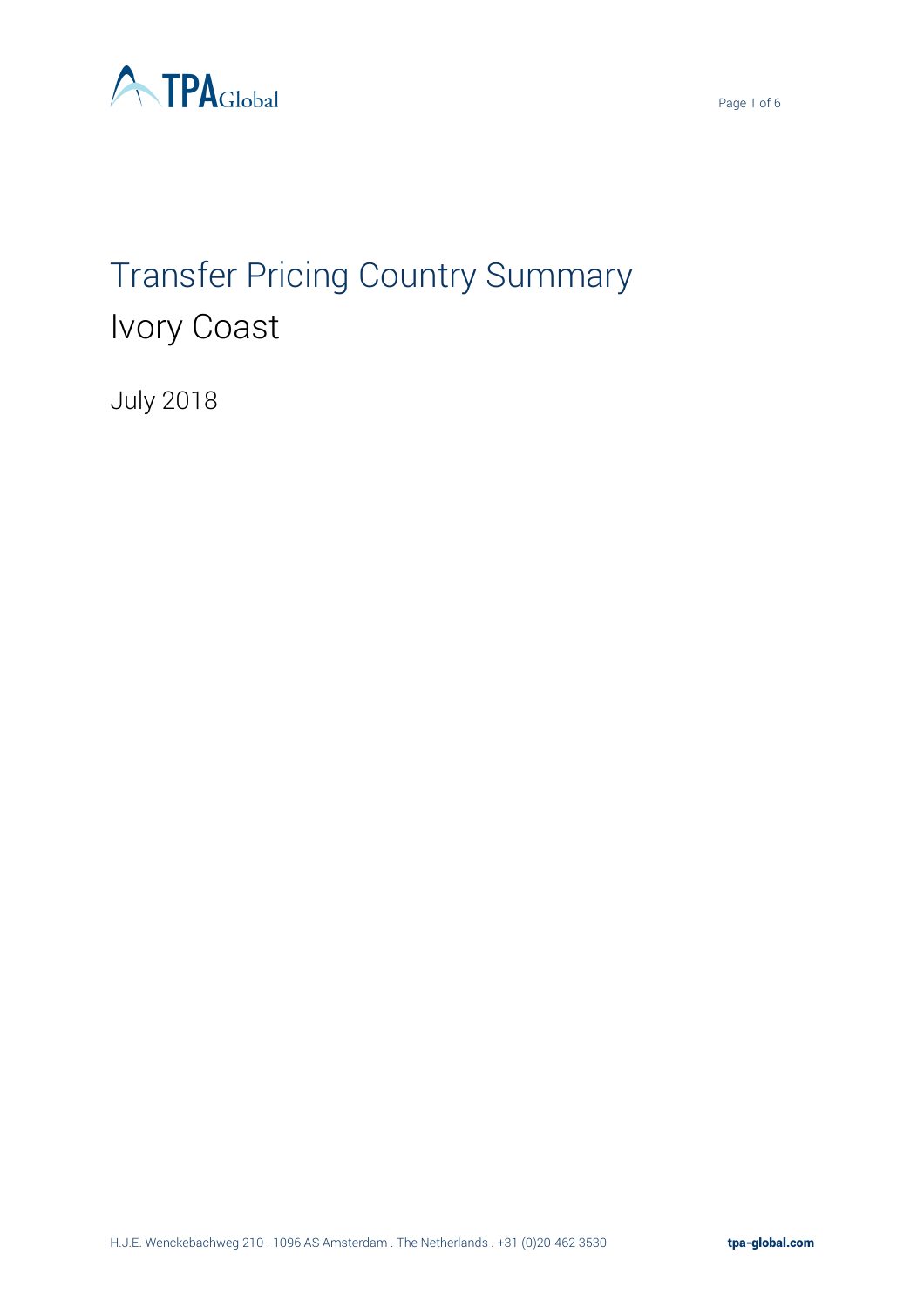

# Legislation

## Existence of Transfer Pricing Laws/Guidelines

On 2 November 2016, Ivory Coast officially joined the Inclusive Base Erosion and Profit Shifting (BEPS) Multilateral Convention ("Multilateral Instrument" or "MLI"). This Convention updated the existing network of bilateral tax treaties and aims at reducing opportunities for tax avoidance by multilateral enterprises. It implements agreed minimum standards to counter treaty abuse and would improve dispute resolution mechanisms, while providing flexibility to accommodate specific tax treaty policies.

However, Transfer pricing rules were introduced in Ivory Coast by virtue of Article 38 CGI (General Tax code) and enhanced by the Finance Act of 2006 (transfer pricing). It is further strengthened by the taxpayer's obligation of communication with the tax authorities, laid down by the Ivoirian TP regulation, as enshrined in Article 33 (Art 50 bis) of the Livre des Procédures Fiscales and the new Article 36 of the CGI.

By virtue of the procedure, during an audit, if the tax administration gathers evidence suggesting an enterprise has made an indirect transfer of profits within the meaning of Article 38 CGI, it may request information and documentation specifying the nature of the relationship between the companies, the method in determining the transfer price of the transaction, the elements justifying the transaction and, where appropriate, comparables used, the business activities of the non-resident related enterprise and its relationship to the operations concerned, and the tax treatment of the foreign operations. If the taxpayer's response to the request for justification/clarification is deemed inadequate, the tax administration may use any information in its possession to challenge the declaration, thus, adjusting the transfer price.

#### Definition of Related Party

The TP regulation applies to all international transactions conducted by resident companies. By virtue of the new Section 36 of the CGI, Companies that control other companies located outside Ivory Coast are required to provide to the Tax Administration, following the end of each fiscal year, an annual declaration with a country by country breakdown of group profits and various economic aggregates and tax accounts. This rule applies to related parties which fulfill the following conditions:

achieved a consolidated pre-tax turnover equal to or greater than 491,967,750,000 frs CFA in respect of the tax year subject to declaration;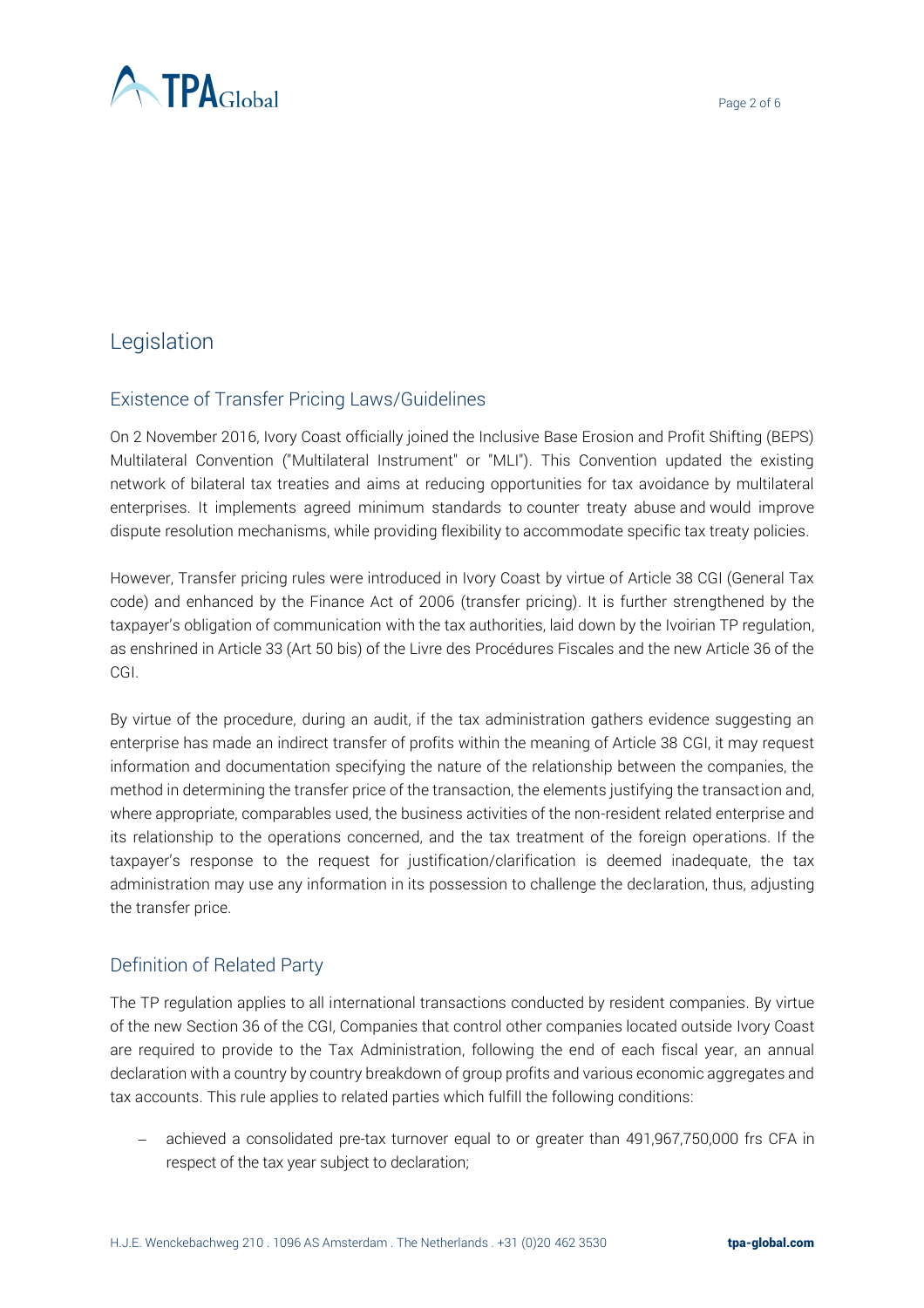



- − be subjected to the obligation to prepare financial statements pursuant to Articles 74 et seq. of the Uniform Act of OHADA on Accounting Law and Financial Reporting;
- − controlled entities established outside Ivory Coast; and,
- − Entities not under the control of a company located in Ivory Coast, but submitted to filing of a declaration, or in a country linked to Ivory Coast by an agreement providing for the exchange of tax information, for purposes and subject to a similar declarative obligation.

## Transfer Pricing Scrutiny

Transfer pricing is strongly scrutinized in Ivory Coast, typically in the natural resources sector. Cocoa and coffee production constituting the pillar for employment (60% of the population) has witnessed increased State involvement in a bid to fight tax evasion. The tax base is now widened; every quarter, taxpayers are required to disclose documentations on every sale and purchase of goods; the transfer prices as well as identities of their suppliers.

## Transfer Pricing Penalties

Per the amended 2018 CGI, TP documentation must be declared within 12 months after the end of each fiscal year. Such documentation must also be transmitted electronically. In case of discrepancy between the electronic version and the paper version, the latter version is valid.

Failure to declare within the legal timeframes for declaration is punishable by a fine of 5,000,000 francs CFA, without prejudice, to the application of other sanctions provided by law. Per the 2006 tax procedure code, other penalties applicable for non-compliance of tax provisions include:

- − 0.75% interest rate per month for late payment of taxes;
- − An increase by 10% in case of delay or failure to report;
- − 40% in case of bad faith of the taxpayer and;
- − 80% in case of fraud; abuse of rights, or failure to report within 30 days of a second set notice;
- − Tax fraud may also trigger an imprisonment for a maximum of 5 years. Approximately 800 criminal complaints for tax evasion are filed each year in the criminal courts;
- − And a ban, (also applicable to corporates) from entering the State for a period of not less than 6 months.

## Advance Pricing Agreement (APA)

There is currently no regulation in the Ivorian General Tax code relating to Advanced Pricing Agreement.

## Safe Harbor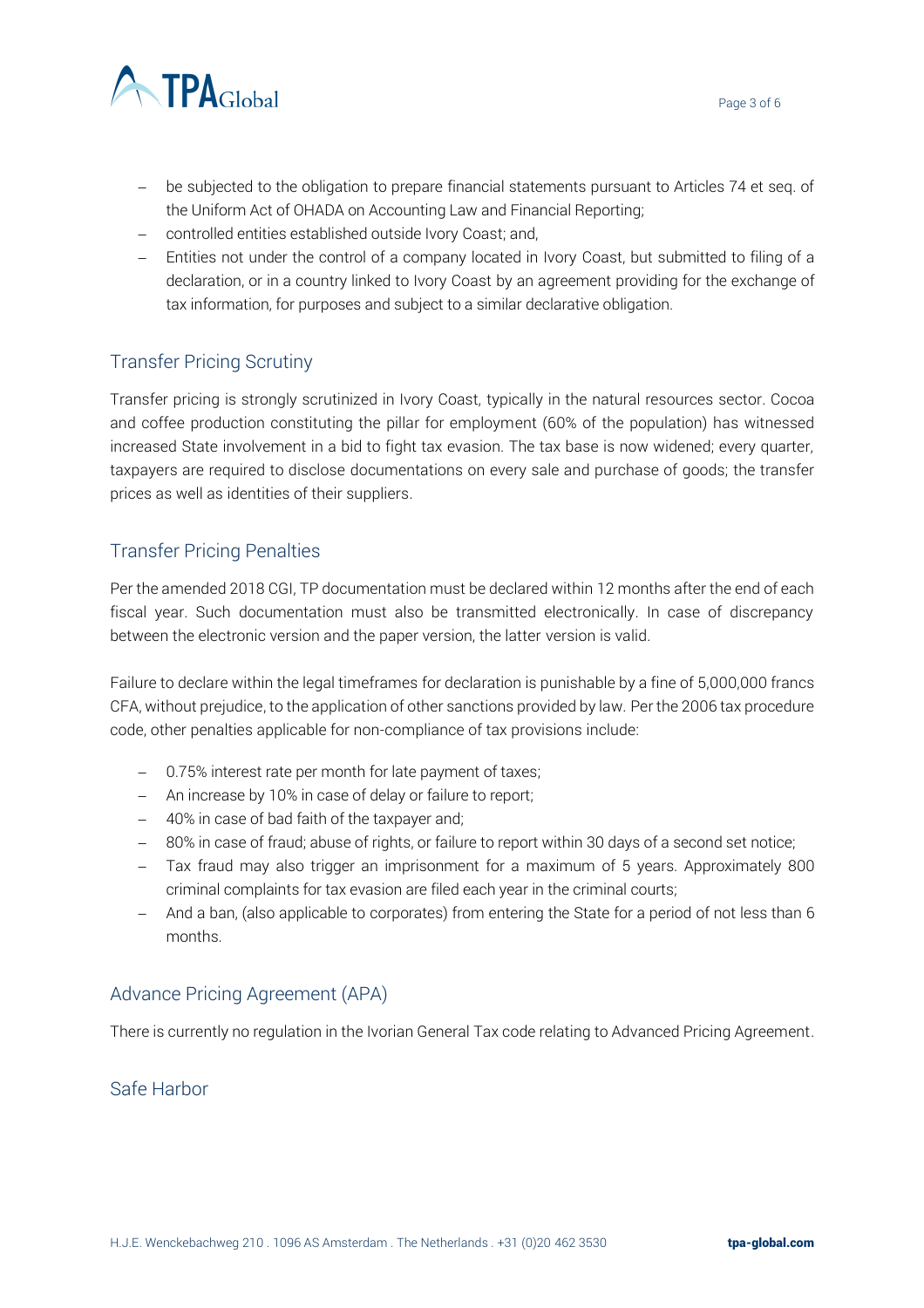

In order to fight against Thin Cap practices, the tax Administration proposes strengthening the conditions for deductibility of interest by Ivorian companies towards related parties established outside Ivory Coast.

Paragraph 6 of article 18 A CGI; interest paid to companies directly or indirectly related to the resident company, as compensation for the sums they make available to the resident company, in addition to their share of capital, are limited as follows:

- − The total amount left at the disposal of the company cannot exceed the amount of the capital of the latter. This limit is not applicable to shareholders or shareholders of holding companies, as referred to in Article 23 of the Code;
- − interest paid on abovementioned sums may not exceed 30% of the company's profit before tax, interest, and endowments on depreciation for fixed assets;
- − the rate of interest paid may not exceed the average rate at BCEAO (2.5%) for the current year, plus 2 points;
- − Repayment of the sums must take place within 5 years.

## Documentation and Disclosure Requirements

#### Tax Return Disclosure

Payment of CIT is generally made in 3 instalments, April, June, and September following the end of the fiscal year, depending on the sector of activity and taxpayer's office:

Medium and large-size companies tax office:

- − 10 April, 10 June, and 10 September for industrial, oil and gas, and mining companies;
- − 15 April, 15 June, and 15 September for commercial companies;
- − 20 April, 20 June, and 20 September for service providers.

Companies with other tax offices: 15 April, 15 June, and 15 September.

The disclosure documentation generally includes, the company's accounting data; Sale and purchases invoices; and, electronic data in computers must be made available to the tax auditor on request. The Act further requires that for each country or territory in which a group company has entities, Transfer Pricing declaration must include:

- − The realized overall turnover resulting from intragroup transactions;
- − turnover resulting from transactions with independent companies;
- − total turnover achieved in Ivory Coast; earnings before income taxes;
- − tax on profits due in Ivory Coast and the amount of profit tax actually paid that year;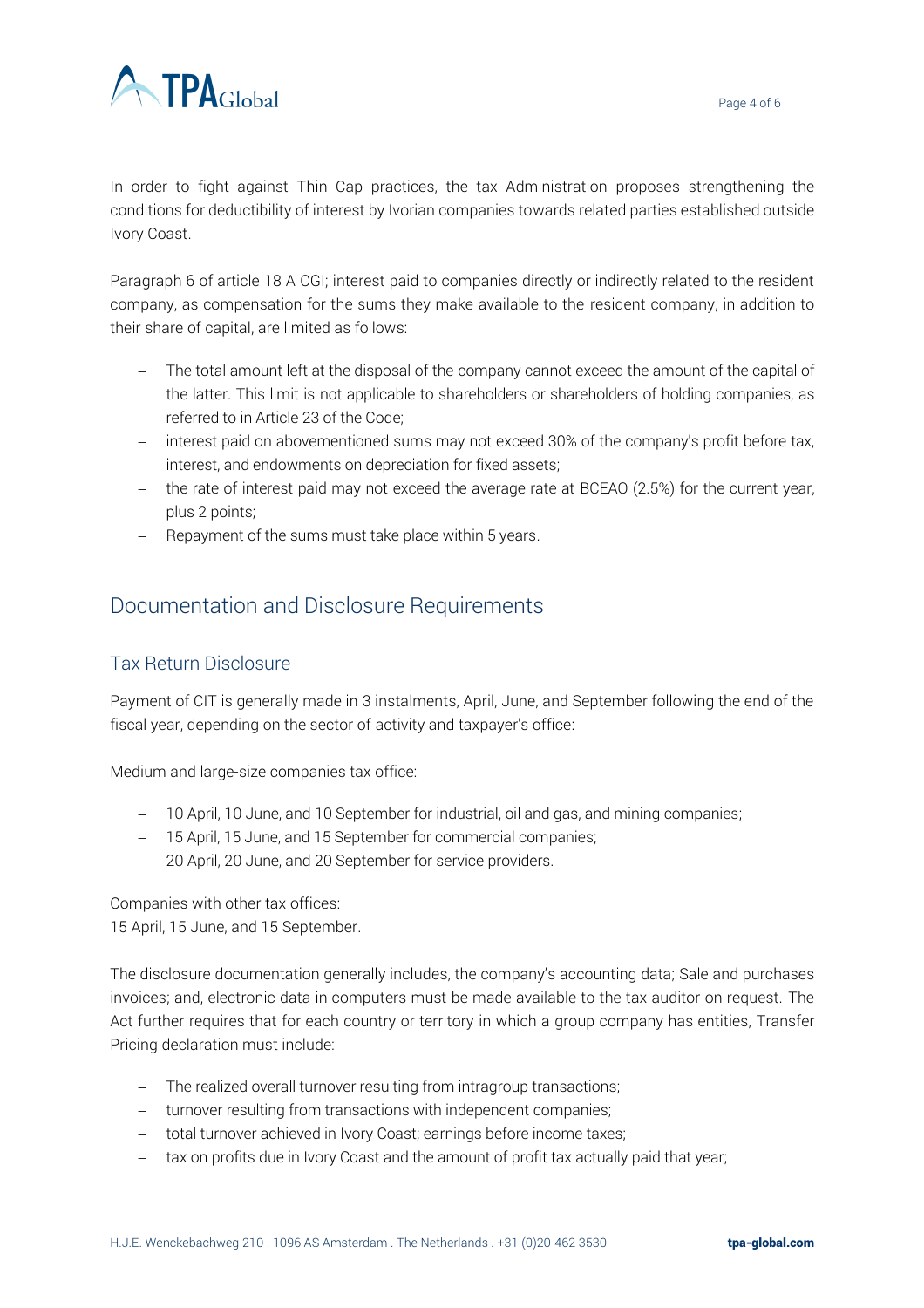

- − the total amount of retained earnings at the end of the year;
- − the cumulative share capital of the entities established in Ivory Coast;
- − the total number of staff employed in Ivory Coast;
- − identification of non-cash tangible assets and their equivalent cash, held or used in Ivory Coast; and,
- − The location, identity and main activities of the entities of the group, affected by the aggregated data reported.

The declaration is to be produced on an administrative form designed for this purpose, within 12 months after the end of each fiscal year.

#### Level of Documentation

The taxpayer's communication with the tax authorities plays a key role in compliance. Justification for every intercompany transaction must be presented on request. Upon a request for justification, the taxpayer must state:

- − The nature of the relationship between the resident and non-resident enterprises involved in the transaction;
- − The methodology used in determining the transfer price in the commercial, industrial, and financial transaction with the non-resident enterprise and other elements to substantiate the use of the methods and where possible, the comparables used;
- − The activities performed by the non-resident enterprise; its connection with the company and targeted transaction; and,
- − The foreign fiscal treatment of the activities performed by the non-resident enterprises related to the company resident in Ivory Coast.

The request for justification by the tax administration is usually specific on a targeted transaction or product transferred, the foreign countries involved, the target company audited and, where applicable, the amounts involved. Where the taxpayer inadequately responds to the inquiry, the tax administration may, with the information available at its disposal, proceed in adjusting the transfer price at the expense of the taxpayer.

#### Record Keeping

There is no specific rule in the regulation relating to the preservation of TP documentation.

#### Language for Documentation

There is also no specific requirement in the regulation in regards to the language of drafting TP documentation. It is advisable to prepare the required documentation in the French language, since it is the official language in Ivory Coast.